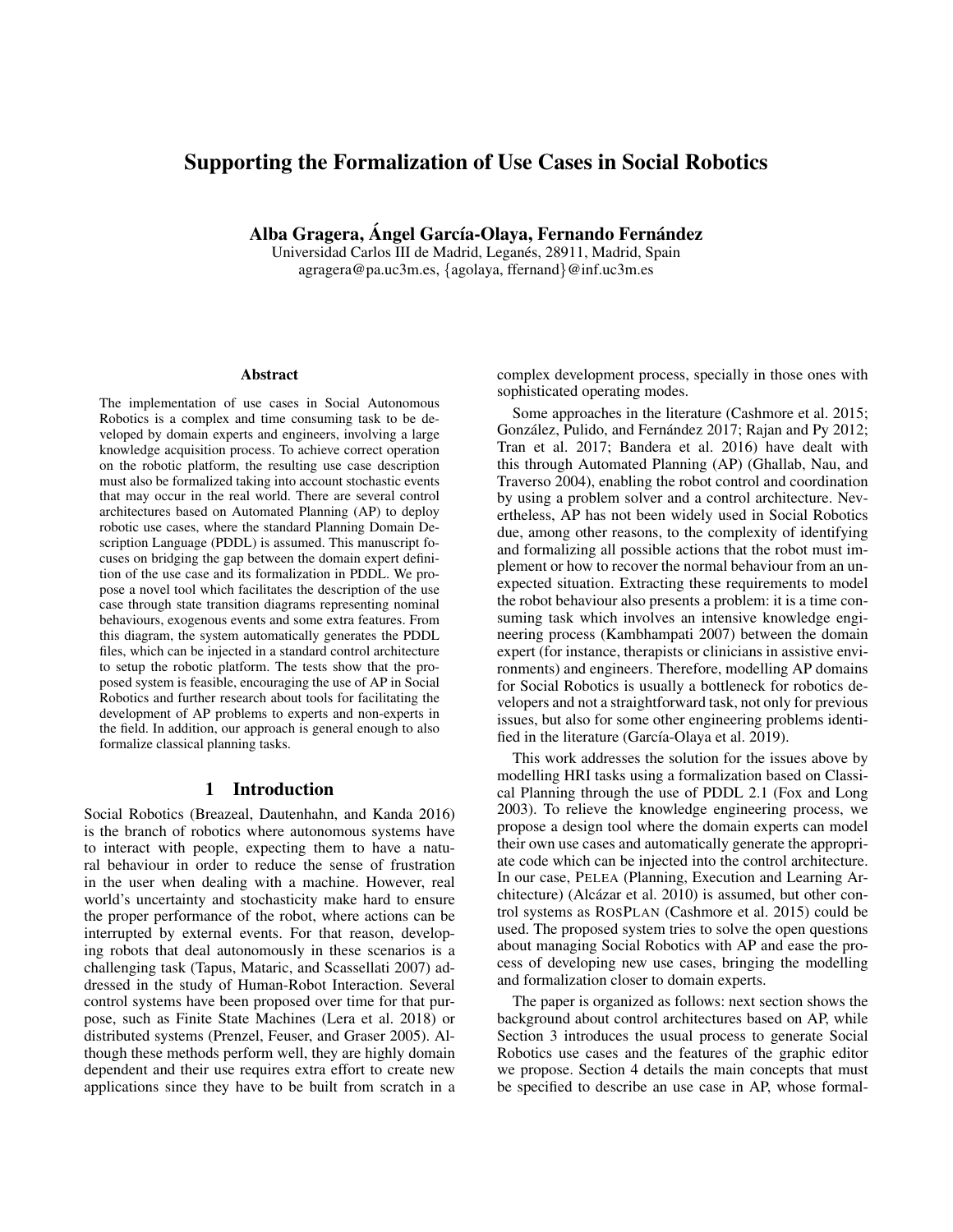ization using the PDDL language is detailed in Section 5. Further details about non fully guided use cases are shown in Section 6. To conclude, we show the tests performed, the conclusions and future lines.

### 2 Background

Planning, execution and monitoring architectures are essential for implementation of AP in real social robotics. These systems typically involve a planner and a formal planning model to generate the sequence of actions the robot must perform. Once generated they are executed using the appropriate robot commands, while monitoring the correct execution of the plan. Some examples of control architectures are the aforementioned PELEA (Alcázar et al. 2010) and ROSPLAN (Cashmore et al. 2015), both using Classical Planning (Ghallab, Nau, and Traverso 2004). Architectures like T-REX (Rajan and Py 2012) support other planning paradigms like timeline-based planning. In general, these architectures implement the robot deliberative behaviour according to the information sensed from the environment and provide a sequence of actions to manage the current situation. In the case of PELEA, the architecture applied in our work, the formal model is based on Classical Planning and uses the PDDL language to describe the planning problem. It is divided in two parts: the domain model, which contains a generic definition of the world and the possible behaviours; and the specific problem to solve related to that domain. Figure 1 shows the architecture of PELEA.



Figure 1: PELEA Architecture

At the beginning, the problem-solver (DECISION SUP-PORT) obtains a plan  $\pi$  whose actions will be sent in sequence to the robot platform by EXECUTION, assuming that no events will interrupt the execution. To verify whether the plan goes as expected, external information of the environment is sensed by the robot. If differences are found by MONITORING, it indicates that an unexpected event in the scenario has occurred, needing a new plan  $\pi'$  to solve the current situation. Otherwise, the initial plan can continue with the normal behaviour.

Minor modules HIGHTOLOW and LOWTOHIGH receive as input a catalogue where low and high-level conversions

are specified. They are responsible for the mapping between both the architecture and the robot since they do usually work at different abstraction levels. Plan actions such as greeting a person may imply several tasks at a low-level, including arm movement and voice playback. Conversely data coming for example from a 3D person-tracking sensor must be summarised to convert them into predicates like (person-walking) or (person-standing). High Level planning is performed via the Metric-FF (Hoffmann 2003) PDDL2.1 compliant planner.

### 3 Graphic Editor for Domain Modelling

Despite the architecture used, the general case to use AP in Social Robotics usually involves a software developer, a knowledge engineer and an expert in the application field. The knowledge engineer is in charge of generating a planning model of the use case following the instructions of the expert. This model will be generated in a planning language like PDDL. Meanwhile, the software developer adapts the control architecture to the specifications of the use case. Our proposal is to foster the implication of the domain experts in the process, allowing them to participate in modelling their own use cases in collaboration with knowledge engineers. This is done thanks to a graphical interface and a model compiler to automatically generate the formal model, which can then be injected into the control architecture, as shown in Figure 2. This user interface is intended to ease the modelling and maintenance of social robotics domains and problems through an AP approach.

The interface we propose allows the user to completely edit the models, defining all objects, facts, states and actions involved in the use case, corresponding to the elements needed to create an AP model. As will be explained later, predicates and states may have some relevant features for the use case definition, which are represented by checkboxes and can be chosen by the user during their definition. The graphic model of the use case is reflected in real-time on the visual area, depicted as workflows. Exogenous events in the environment may need corrective actions to be handled, which are defined through minor workflows in new graphical areas, adding or switching them in the upper tabs.



Figure 2: Proposed use case development process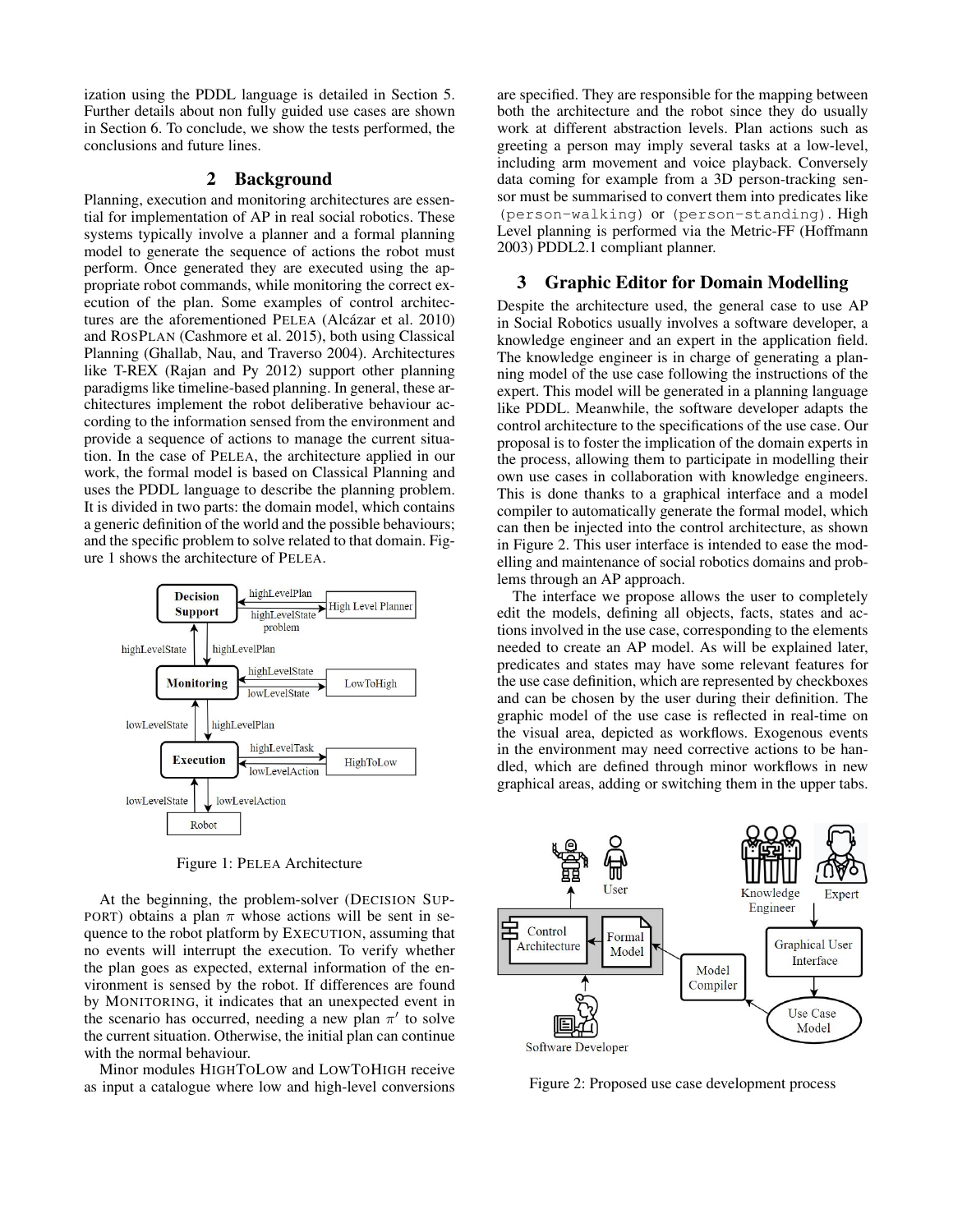The editor also allows to define problems associated with the domain previously modelled, specifying the initial state and goals to meet. Finally, the management buttons allow to save the model. The Export/Save component stores the graphic design to recover it again if necessary, and generates the XML file which contains the model to be translated into the PDDL formalization. In addition, thanks to the Import/Load feature that can be found in the menu window, the user is able to manipulate existing domains and problems in an intuitive way, without the need for an AP expert.

## 4 Modelling Social Robotics Use Cases Through Automated Planning

Similar to AP, we define a Robotic Use Case as a tuple  $P =$  $\{S, A, I, G\}$ , where S is the set of possible states, A is the set of actions that the robot can carry out to transit between states,  $I \subset S$  defines the initial state, and  $G \subset S$  specifies the goal or conditions that the use case must meet. Thus, the user has to specify all these elements to properly build the use case, where a briefly definition is detailed below.

#### **Objects**

Every element in the real world involved in the use case must be defined as an object of the domain. It is also possible to define an object-type hierarchy, which is useful to make generalizations. The types of objects are defined in the domain, but instantiated in the problem definition.

### Facts and (Partial) States

After defining the objects we need to define the facts that can appear in the world involving the robot, the user and the environment. In PDDL planning this is done through predicates, which are composed of the objects that they affect. It is important to distinguish among different types of facts that are part of the domain. We define the following categories:

- Dynamic: dynamic facts can be added, removed or modified as necessary. We can distinguish two types:
	- 1. Sensed: obtained from the robot sensors, as the robot battery level.
	- 2. Internal: they belong to the control knowledge and their value is internally calculated, such as the number of repetitions performed during the exercise. At the same time, these predicates are divided in persistent and nonpersistent. The former are facts that never become false, unless an explicit action is executed to remove them or if information suggesting they are no longer valid is received from the environment. For instance, if the robot puts a bracelet on the patient we assume that the person will keep it during the whole use case.
- Static: Static facts are those that can not change during the plan execution. For instance, it can be assumed that the training area does not change during the session.

Users are required to mark every predicate in the definition stage by choosing the most appropriate characteristic for each case. As a result, we have states composed by a subset of facts that represent the situations which may take

| (detected-patient ?robot ?patient)   |  |
|--------------------------------------|--|
| (identified-patient ?robot ?patient) |  |
| (greeted-patient ?robot ?patient)    |  |
| (at-training-area ?robot ?tr)        |  |
| (at-training-area ?patient ?tr)      |  |

Figure 3: Example of (partial) state in PDDL

place during the robot performance. Although we will call them states, they are partial states since we only specify for them the set of facts that must be true to consider if the robot is in such state. Figure 3 shows an example of state where a patient has already been detected, identified and greeted by the robot and both are in the training area, ready to start the session. Other components of the state, as the location of the training area or the name of the patient, are ignored here as they are not considered relevant for the current step.

### Actions

Following a Classical Planning approach, actions are defined as deterministic operators composed by parameters, preconditions and effects. Preconditions are a set of facts that must occur to perform the action, while effects define how the world changes after executing the action by adding, removing or modifying facts. Since actions are carried out in the real world, they have stochastic outcomes. However, to model them according to the previous definition we perform a determination with known effects. The stochasticity of the actions is solved by replanning, which is widely used (Yoon, Fern, and Givan 2007) to address such issues. The control architecture must monitor the execution of actions and compute a new plan if any unexpected situation arises.

Actions allow transitions between successive situations. As usual in AP, we assume that the state from they start represents the minimal facts needed to execute the action, in other words, its preconditions. Since social use cases may present actions which can be repeated several times, we also allow the modelling of sequential or looped actions.

All these elements are the basis for starting to model Social Robotics use cases, that correspond to the AP problems elements. However, this is not enough to achieve a natural interaction. Concepts introduced below are intended to mitigate the issues associated to these models.

## The Nominal Flow

Since people in the real world follow a series of ordered steps to build a coherent interaction, we assume a workflow as a suitable way to represent the desired interaction in Social Robotics. The user is requested to model the expected behaviour by describing the states that must be transited during its execution. Along with that, actions are the activities that the robot is able to perform, modelled by connecting states. An action connects two states if the first one goes before in terms of social interaction. As we saw before, that means that this first state is the precondition of that action.

As a running example, Figure 4 shows a robotics Use Case for motor rehabilitation sessions as it is modelled in the graphic editor. It is extracted from a real system driven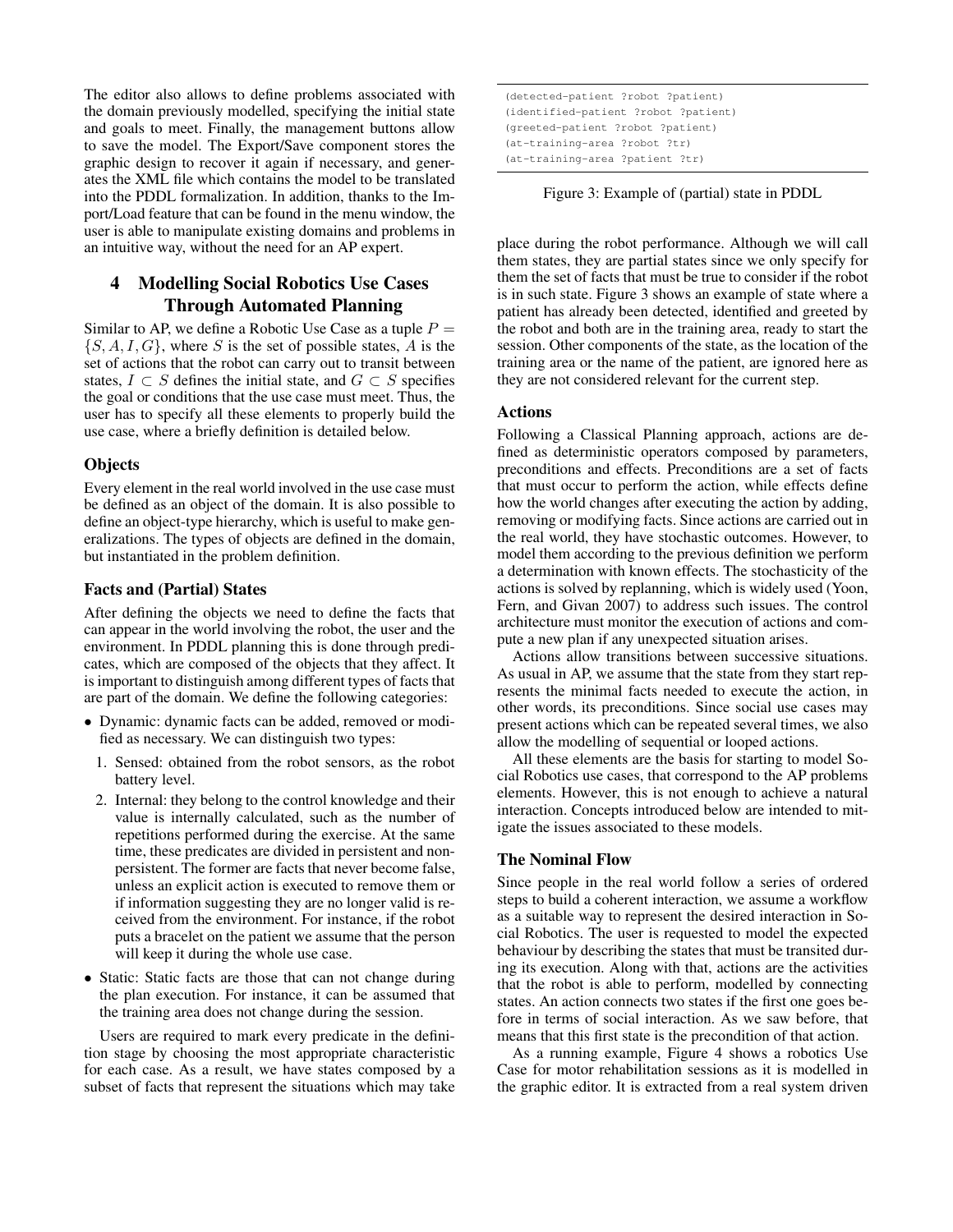

Figure 4: Social Robotics use case modelled in the graphical tool (modified image to provide a clearer vision in the paper)

by AP (Pulido et al. 2017). The project presents a support tool for therapists, based on a humanoid robot which autonomously drives a complete non-contact upper-limb rehabilitation session for children. Each session is composed by repetitions of exercises based on pose execution; first the robot performs each exercise, then it asks the kid to repeat it while controlling she does it correctly. This graph represents the ideal that the robot must follow, where no errors nor stochastic events are taken into account.

#### Identifying Exogenous Events

The nominal execution can be interrupted by incidents, called exogenous events, which generate an unexpected state. They are not represented along with the nominal flow as they can occur at any time and none of the actions of the normal behaviour produce them. Identifying exogenous events is essential in order to provide a model with corrective actions which are able to recover the nominal flow, building a robust system and showing a coherent reaction in all situations. Otherwise, the robot will be stuck with no way of restoring the interaction with the user. By this reason, in the use case definition it is necessary to model independently (in upper tabs of the editor window) minor workflows which indicate what is the action or actions to perform to solve an unexpected situation. These actions will have the unexpected fact(s) as a precondition(s), ensuring that they will be executed just in case of nominal behaviour failure.



Figure 5: Representation of state - action

## Defining *Islands*

As mentioned before, the social behaviour has a number of steps that are usually executed together to achieve a coherent interaction. Actions such as greeting a person before starting to talk and some other activities that follow a particular order are the behaviours we want to ensure in the robot execution. Since the discussed use cases try to imitate social behaviours, we represent these interaction stages as groups of actions and states. In the example depicted in Figure 4 we can see the nominal behaviour split into these different phases, referred to as *islands* in the remainder of this paper. Their definition is aimed to provide a coherent execution of the use case. It allows returning to the nominal behaviour from a logical point when an unexpected event occurs, going back to the beginning of the island to execute it again. Otherwise, the nominal flow would be recover from the point where the error took place. These return points are set by the user to their choice, who just has to mark the beginning of the desired phases, where the execution has to recover the normal flow.

### 5 Formalizing Social Robots Behaviours

The development of PDDL code is a tedious and complex task, in addition to problems related to how to define deterministic actions to model stochastic domains and still achieve a natural interaction. These challenges slow down the adoption of AP in this field. In this section we present our approach to solve these issues at a high-level, proposing a PDDL formalization which is automatically generated from the input model given by the user through the graphical editor. We present the PDDL formalization of the use case of the social robot for motor rehabilitation previously shown in Figure 4.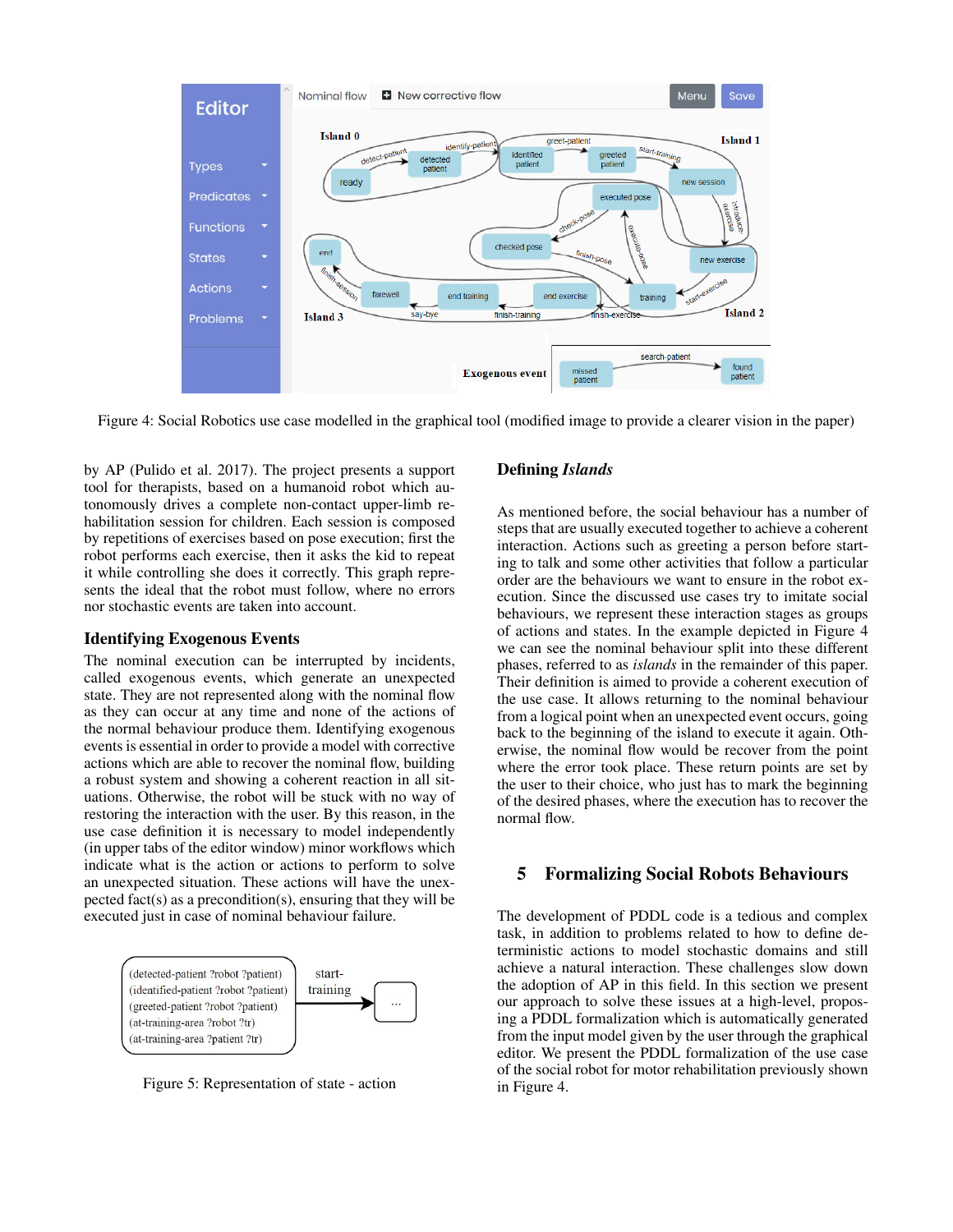### Formalizing Sequential Connections

According to the interaction graph previously presented, every state where an action starts defines its preconditions, since it contains the facts that the environment must hold to execute the action. In this way, for the start-training action, whose previous state is depicted in Figure 5, we will obtain the formalization shown in Figure 6, which follows the standard PDDL. To simplify the model, effects are not taken from the next state, but specified during the action definition. Action parameters are defined by all the objects that are involved in the facts of the preconditions and effects, getting them automatically.

| (:action start-training)                                 |
|----------------------------------------------------------|
| :parameters(?r-robot ?p-patient ?tr-location ?s-session) |
| :precondition (and (detected-patient ?r ?p)              |
| (identified-patient ?r ?p)                               |
| (greeted-patient ?r ?p)                                  |
| (at-training-area ?r ?tr)                                |
| (at-training-area ?p ?tr))                               |
| effect (started session ?r ?p ?s):                       |
|                                                          |

Figure 6: PDDL code of the start-training action

#### Formalizing Loops

Since loops can be seen as *for* or *while* statements, they need to have an exit condition that makes possible to leave the loop when reached. The difference depends on whether the predicate which controls the loop is internal or sensed, respectively. If it is internal, it acts as a counter, which will be incremented or decreased during the cycles until it reaches the exit condition. Otherwise, the loop will be like a *while* statement if the value of the variable is not modified in a explicit way, but sensed from the environment. In that case, the execution will leave the loop when the correct value is sensed.



Figure 7: Representation of states involved in a loop

As an example, the loop found in Figure 4 (Island 2), is composed by three actions whose states are represented in Figure 7. In this case, the objective is to achieve the desired number of poses to complete the exercise. All of the states represent the current situation according to the exercise stage, where poses have been executed and corrected. However, in state 1 there is one more detail, where two situations can occur: the number of executed poses (pose-counter) is below the desired number of repetitions (pose-number ?e) or it is equal to that value.

The user has to model both options in that stage. With the first one the loop is still running, whereas reaching the number of poses allows leaving the loop. Mapping it into PDDL code means to associate the statement (< (pose-counter) (pose-number ?e)) with the preconditions of the action execute-pose. On the other hand, the action finish-exercise only will be executed when the poses counter reaches the exit condition, so the function (= (pose-counter) (pose-number ?e)) will be part of the precondition of this action. This distinction is automatically done when mapping the conceptual model to its formalization. The user just has to indicate which is the action that allows to leave the loop. The counter must be increased after the execution of the last action of the loop, finish-pose.

#### Formalizing Exogenous Events

Actions of the nominal behaviour will be executed while no external events interrupt the robot work. For that purpose, we automatically introduce a flag called (can-continue) on the precondition of each nominal behaviour action, which forces the flow to continue only if everything goes according to the established plan. Otherwise, this flag will be removed and the robot feedback will include the error found, which will be translated to highlevel predicates by the LOWTOHIGH module.

Exogenous events are closely related to island definition. As we explained before, the user has to decide which states are the beginning of the islands, acting as a restoration point. Considering the Island 1 in Figure 4, going back to the first state means that the next action to execute again after recovering the normal flow is greet-patient. This implies that this action must be able to be executed even in error case. This is easily done by adding the disjunction (or (can-continue)(restore)) in its precondition, declaring that it can be performed in case of no error or when returning at the beginning of that island.

Regarding to the effects, passing through that action in-

| (:action greet-patient)<br>:parameters (?r-robot ?p-patient) |  |
|--------------------------------------------------------------|--|
| :precondition (and (detected-patient ?r ?p)                  |  |
| (identified-patient ?r ?p)                                   |  |
| $(or (can-continue) (restore))$                              |  |
| :effect<br>(and (greeted_patient ?r ?p)                      |  |
| (can-continue)                                               |  |
| (not (restore))                                              |  |
| (assign (island-number) 1))                                  |  |
|                                                              |  |

Figure 8: PDDL code for greet-patient action, marked as a restoration point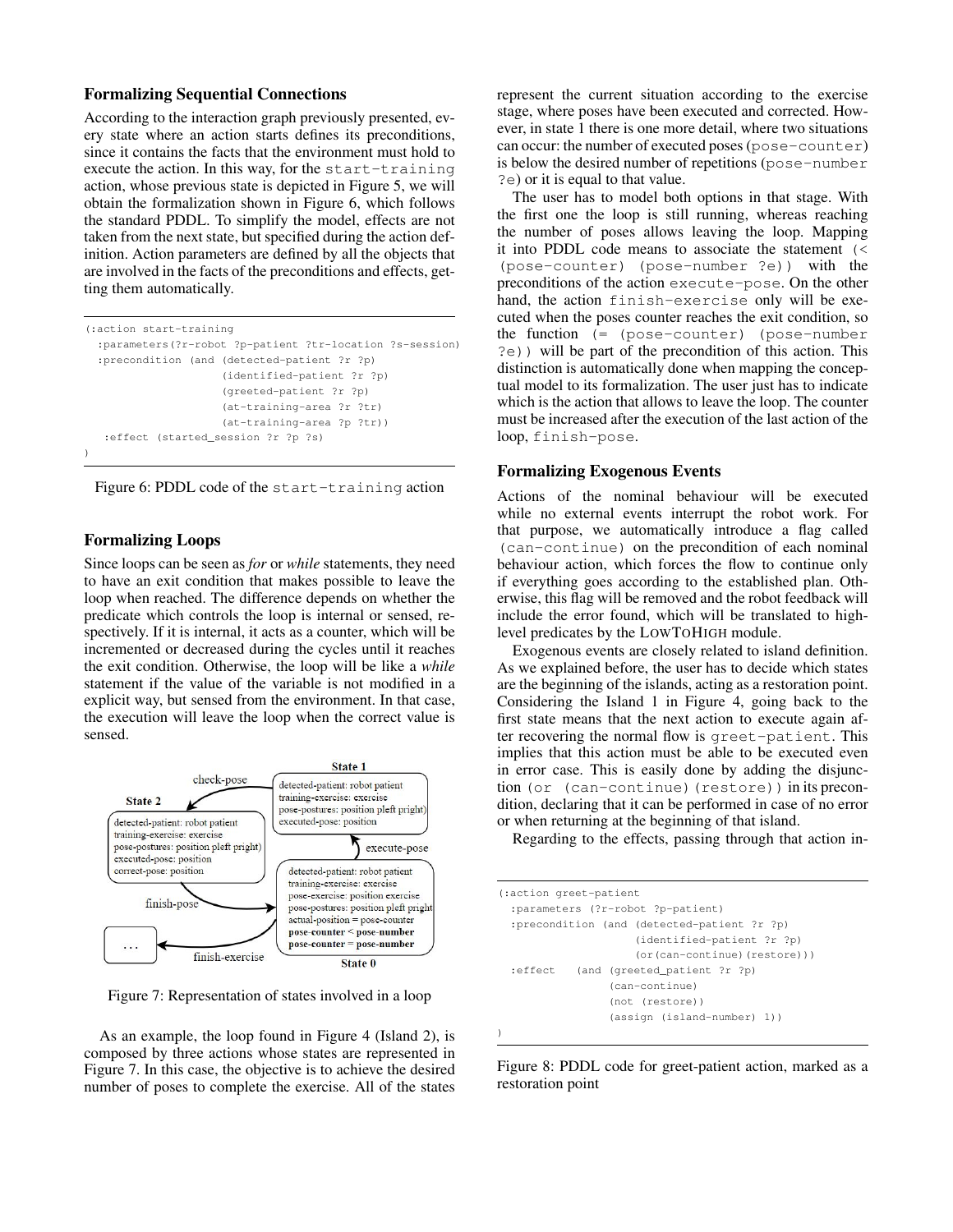```
(:action search-patient
 :parameters (?r-robot ?p-patient)
 :precondition (and (not (can-continue))
                    (not (detected-patient ?r ?p)))
 :effect (and (detected-patient ?r ?p)
              (restore-action))
)
```
Figure 9: PDDL code for corrective action

dicates that the execution is already in the first island, reason why it assigns this value to island-number. In case of running this action after an unexpected state, we assume that the nominal flow is restored, indicating that the workflow can continue again and it is not necessary to go back to previous restoration points. The formal definition of this action can be seen in the Figure 8. In this way, if the patient is lost during the training, the right way to respond is greeting again the patient if they were in island 1 or restarting the exercise if they were in island 2. Users have the possibility to define corrective actions to handle those situations by specifying the events that they want to solve and how these actions manage the situation. These actions will be only included in the plan if the nominal flow can not continue.

Taking the previous example, we have defined in the editor the corrective action search-patient, formalized in Figure 9. It will be executed in case the patient leaves the training area and its effect is finding her again. For this example we assume that only one task applies as corrective action, but a number of them can be included as needed.

In order to recover the nominal flow properly, we add in the effects of these actions another flag called (restore-action), which activate special actions that enable to go back to a correct state to continue with the nominal behaviour. The objective of these restorer actions is to delete all intermediate effects added by actions of the island, forcing to restart the nominal flow from the desired point. Otherwise, the current state would still include all these facts, going back to the exit point when the exogenous event happened. Our compiler will generate one of these actions for each defined island, removing all facts added except those ones marked as persistent. As an effect, it allows to find the appropriate restoration point to recover the nominal behaviour. An example can be seen in Figure 10.

It is important to remind that the PDDL formalizations

```
(:action restore-from-one
 :parameters (?e-exercise ?r-robot ?p-patient ?s-session)
 :precondition (and (restore-action)
                      (= (island-number) 1))
 :effect (and (not (training-exercise ?e))
                (not (started-session ?r ?p ?s))
                (not (greeted-patient ?r ?p))
                (not (restore-action))
                (restore))
)
```
Figure 10: PDDL code for restore action

showed above are automatically generated by our compiler, working as a black box. As a result we obtain the PDDL domain file corresponding to the use case defined by the user in the graphical interface. Our system also provides PDDL problem generation by instantiating the predicates which define the initial state and the goals to meet.

# 6 Non Fully Guided Social Robotics Scenarios

The above scenario represents a full sequential use case, where the expected behaviour has a totally preset order. In these cases, the specialist has to define all the connections between states and actions to generate a domain model that allows the proper performance of the robot. However, there might be some situations where the sequence to solve the problem is unknown. Actually this kind of scenarios are the ones where AP shows all its potential against other control techniques like Finite State Machines.

Such scenarios could be depicted by disconnected graphs, as it is shown in Figure 11. This example represents a similar use case, involving a social interactive blocks game. This is an adaptation of the classical planning *blocksworld* domain, with misplaced blocks that must be relocated in a certain order by the children and the robot, seeking collaboration among participants in a turn-based activity. The domain is modelled taking into account that both the child and the robot can carry out actions such as pick up a block or unstack it. However, we can not guess which block will be moved first, since it depends on the initial location of the blocks and on the child decision, i.e., on the current use case to solve.

Since disconnected graphs do not specify the full order of the actions, it is necessary to correctly define when the game has to take place. This is easily done by adding a predicate that enables/disables the execution of the game. In this case we use the expression (play-time), that has to be true throughout all the game. The action finish-exercise will indicate the end of the game, removing this predicate in its effects, as is shown in Figure 12.

As said, identifying appropriate islands is important to achieve a natural behaviour when recovering the interaction from an unexpected event. Restorer actions (see Figure 10) suppose the main difference in these scenarios. For instance, if a child is holding a block to stack it on top of another, but during the process the block falls on the table, recognizing that situation and recovering from it depends on monitoring and replanning. Since at this point there is no nominal flow (because there is not a unique general sequence) and all predicates involved in the action are sensed ones, no restorer actions will be applied and solving the current situation relies on finding a new plan from the sensed scenario. Figure 13 shows all sensed predicates involved in the game, which specify the location of the blocks and whether a player is able to pick a block. The only way to know if they are true or false is sensing them from the environment. Then, it is not necessary for the user to model actions such us recover-fallen-block. In the case of applying such a normal restorer action would mean that all blocks would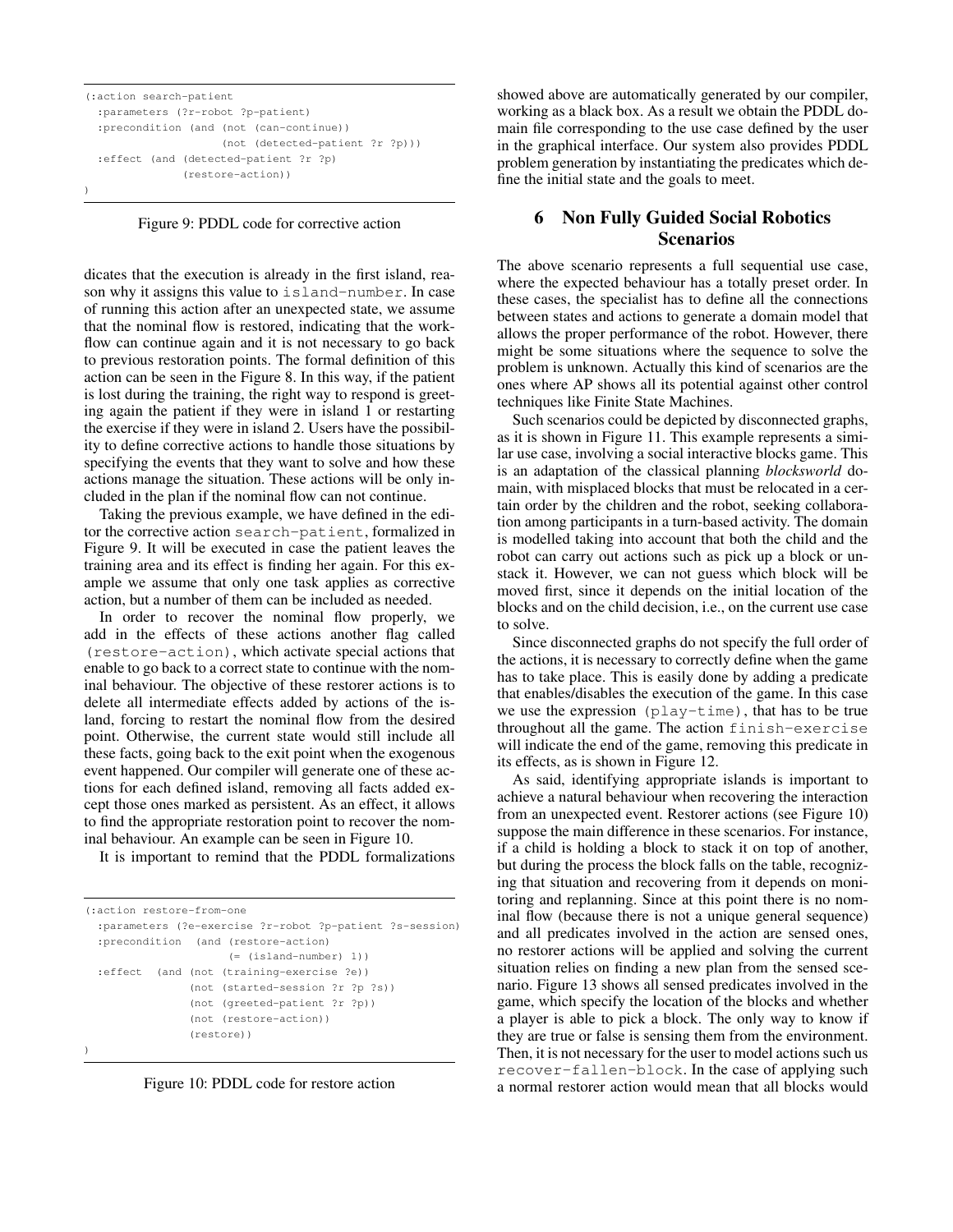

Figure 11: Social Robotics use case modelled using a disconnected graph

```
(:action finish-exercise
 :parameters (?r - robot ?p - patient ?e - exercise)
 :precondition (and (detected-patient ?r ?p)
                     (training-exercise ?e))
 :effect (and (not (play-time))
                (finished-exercise ?e))
)
```
Figure 12: PDDL code for finish-exercise action

be located as at the beginning of the game, which is an assumption that can not be made. The control architecture will obtain a new plan with the expected behaviour from that new situation instead.

Then, by using a workflow representation we can also model generic domains without knowing beforehand the predicted sequence to achieve the goal. This gives autonomy to the robot, being able to solve the current use case and recover itself from exogenous events that may appear during its execution by monitoring and replanning. Here we can see the strength of the use of AP in these cases, avoiding the use of FSMs that have to be built for each specific case, and making easier the deployment of robotic platforms.

```
(on ?obj - block ?underObj - block)
(on-table ?obj - block)
(clear ?obj - block)
(arm-empty ?pl - player)
(holding-by ?obj - block ?pl - player)
```
Figure 13: Sensed predicates

#### 7 Framework Testing

We have tested our tool in four different domains. Two of them are classical domains from the International Planning Competition  $(IPC)^1$  and the remaining two ones are aforementioned real social robotics use cases. In the four cases the PDDL domains created have been tested to be executable and to provide appropriate plans to solve the task in hand<sup>2</sup>.

From the IPC, we have modelled the well-known logistics and blocksworld planning domains. Figure 14 shows how the *logistics* is described using our interface by defining the three actions which allow to transit among the different partial states that are identified for this task, where packages and vehicles can be located in different places. The blocksworld model is shown on Island 1 in Figure 11, regardless of the player change action.

The rehabilitation use case has been integrated in a control architecture using the PDDL domain and problem files generated by our system as input of PELEA, which was configured with two identity mappings in the *highToLow* and *low-ToHigh* modules, and tested in simulation. We also deployed a ROS (Robot Operating System) (Quigley et al. 2009) layer on PELEA to simulate the communication between the control architecture and the robotic platform, responsible for messages passing between both systems. Actions are sent in their respective low level, waiting for the robot feedback. As it receives a right response, next action is transmitted. To check restore actions, we force an unexpected state after islands in different executions, reporting that the patient has left the training area. Once noticed that the current situation does not match the expected plan, the problem-solver obtains a new plan which recovers the nominal behaviour by applying a corrective action. The replanning time provides a

<sup>2</sup>The resulting domains can be found in https://bit.ly/2ptcwyM

<sup>1</sup> http://icaps-conference.org/index.php/Main/Competitions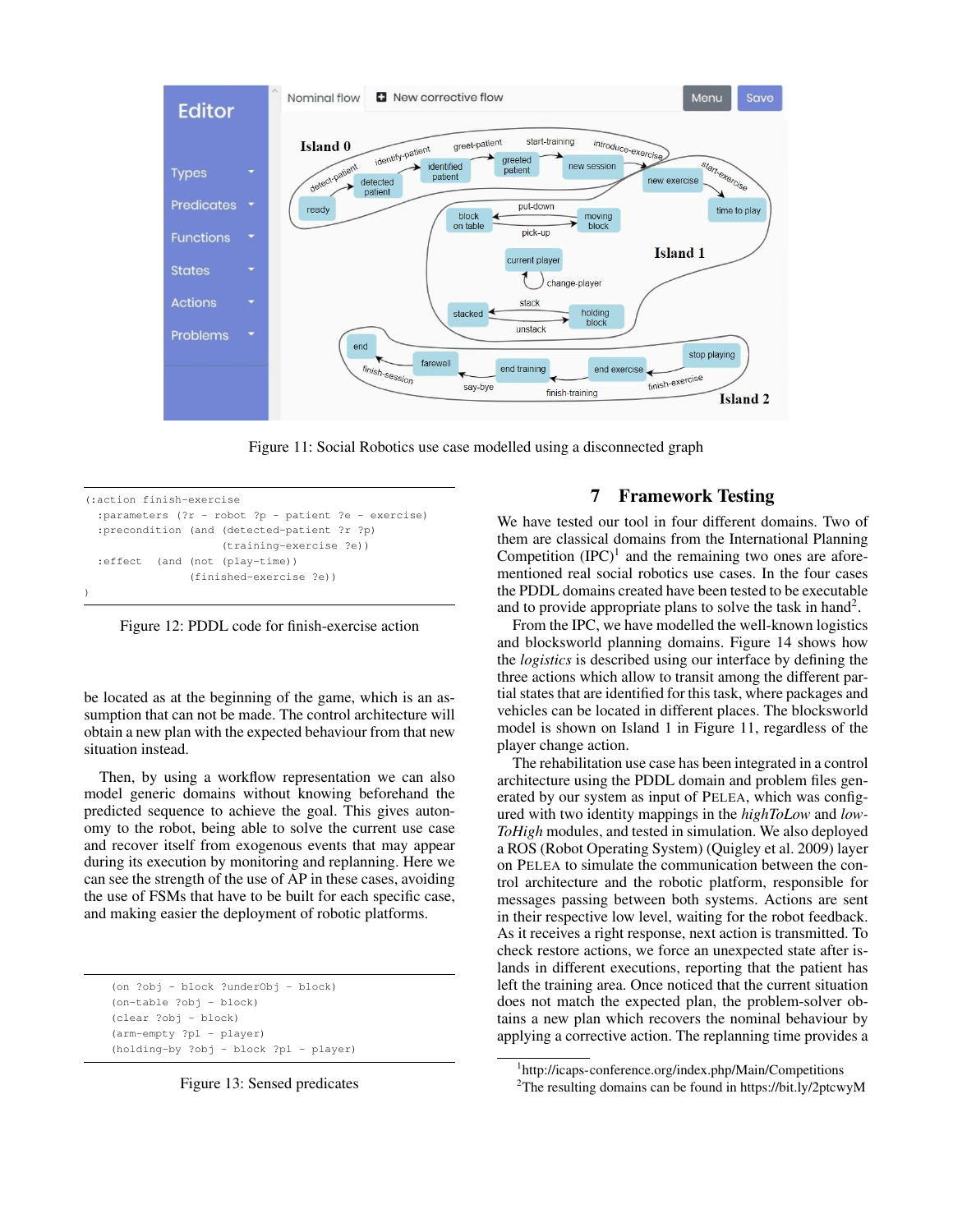rapid response in less than 0.01 seconds, essential in humanrobot interaction.



Figure 14: State diagram for logistics domain

#### 8 Related Work

Developing PDDL code is not a straightforward task, requiring skills and understanding of the formalization language, in addition to the effort to model the domain to achieve good performance in real environments. Most of the times the designer is not a planning expert, needing help to build the system which will control the robotic platform. For that reason, an important issue is the lack of tools that support the development of planning domains. Besides some number of PDDL editors<sup>3</sup> which require extensive knowledge about the specification language to be used, there are only a few systems providing a simple and intuitive interface to support the design and development process. Similar to our approach, we focus this section on visual interfaces, which can save a lot of time and facilitate the design and modelling task to people who is not a planning expert.

itSIMPLE (Vaquero et al. 2013) is a Knowledge Engineering environment to support the develop of planning applications, centred on the initial design phases. This is done using UML (Unified Modelling Language), by which the requirements are gathered. They also use PDDL as representation language, translating the input model to this language. Objects and actions are defined with OCL (Object Constraint Language), a pure specification language used to describe types and preconditions and effects of operations and methods. GIPO (Simpson, Kitchin, and McCluskey 2007) presents a planning domain definition in an object-centred perspective. For each object the properties and the possible transitions that can occur within each one are defined, modelling in this way the domain. This definition is performed with abstract state machines, from which propositional descriptions of domain can be derived. To specify associations between objects, different state machines can be connected, allowing the proper translation to PDDL code. On the other hand, VLEPPO (Hatzi et al. 2010) offers an intuitive graphical interface to simplify the modelling task, even for nonexpert users. Close to our approach, relations between objects are represented by predicates and actions allow transitions between successive situations. Every element in the domain is thus defined graphically, enabling the generation of the corresponding PDDL code.

All of these systems show different representations to specify planning domains. However, none of them is suitable for modelling social interaction use cases, either to represent a drawback for users who do not have deep knowledge

about software engineering or become unmanageable for extensive domains. For that reason, to design Social Robotics behaviours we choose the workflow definition, a simple way to define the behaviour the expert expects the robot to perform, even in those cases where there is no fixed sequence to solve the use case. Furthermore, none of the tools mentioned provide characteristics to ease the definition of usual properties of Social Robotics, issues that we exploit in our work allowing the user to model features such as exogenous events and *islands*, thus creating a more robust model to operate in real world environments.

#### 9 Conclusions and Future Work

Applying Automated Planning to Social Robotics has been already tested in the literature. However, it is not extensively used due, among other reasons, to the time-consuming process of the development of PDDL models, particularly in this field, where an extensive knowledge engineering process is required beforehand. Once the requirements have been specified by the domain expert, the task of formalizing them in the representation language is aimed to professionals in AP, where the complexity of modelling uncertain and stochastic environments with deterministic operators arises. We have developed a tool where domain experts can specify the use case through a state transition diagram, defining the actions that the robot must perform. Using our approach it is also possible to model exogenous events and sequences of actions that should be executed again after an error case, intending to achieve a natural interaction. This is useful to ease the knowledge acquisition process, in addition to provide details about characteristics that help to achieve natural interaction between the robot and the human. Going a step further, the mentioned model is automatically translated to PDDL code, generating the domain and problem files which can be inserted in a control architecture based on Classical Planning to set the robotic platform. All of these features ease the development of Social Robotics use cases, providing extended autonomy to those who are domain experts but are not developers.

In future work, we are planning to extend the editor by including the *highToLow* and *lowToHigh* files generation, by building a catalogue of actions which simplifies the development and integration of new use cases, avoiding to write *ad hoc* files. Considering that PELEA also has a cloud version, we expect that bringing the two systems together will allow any person who has a robot and some technical background to smoothly create and implement her own use case using AP.

### Acknowledgements

This work has been partially funded by the European Union ECHORD++ project (FP7-ICT-601116), and grant RTI2018-099522-B-C43 of FEDER/Ministerio de Ciencia e Innovacion - Ministerio de Universidades - Agencia Estatal ´ de Investigación.

<sup>3</sup> http://editor.planning.domains/